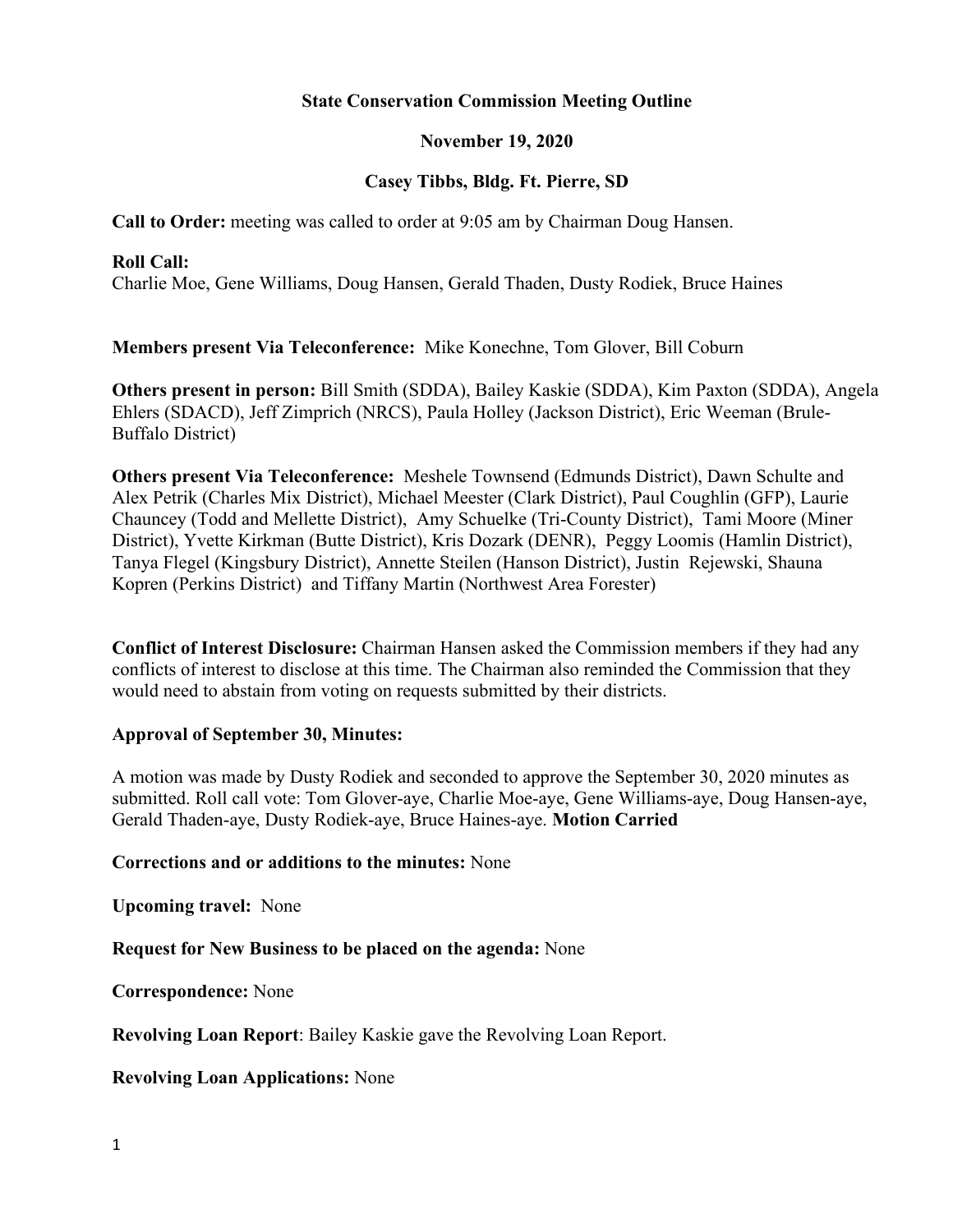**Grant Program/Updates/Changes/Amendments/Report**: Brian Scott gave a Grant Program status report.

A motion was made by Charlie Moe and seconded to revert the \$100.617.83 back to make the available funds available of \$649,228.52 for the fall grant round. Roll call vote: Tom Glover-aye, Charlie Moe-aye, Gene Williams-aye, Doug Hansen-aye, Gerald Thaden-aye, Dusty Rodiek-aye, Bruce Haines-aye, Mike Konechne-aye, Bill Coburn-aye. **Motion Carried**

### **Amendment** for Charles Mix to be added to Douglas County Grant #2020-CSW-012

Motion was made by Gene Williams and seconded to approve the Amendment. Roll call vote: Tom Glover-aye, Charlie Moe-aye, Gene Williams-aye, Doug Hansen-aye, Gerald Thaden-aye, Dusty Rodiek-aye, Bruce Haines-aye, Mike Konechne-aye, Bill Coburn-aye. **Motion Carried**

### **6-month Extension request for Beadle County Conservation Grant #2019-CSW-034**

Motion was made by Charlie Moe and seconded to approve the extension. Roll call vote: Tom Gloveraye, Charlie Moe-aye, Gene Williams-aye, Doug Hansen-aye, Gerald Thaden-aye, Dusty Rodiek-aye, Bruce Haines-aye, Mike Konechne-aye, Bill Coburn-aye. **Motion Carried**

### **1-year Extension request for Brule-Buffalo Grant #2019-CSW-004**

Motion was made by Dusty Rodiek and seconded to approve the extension. Roll call vote: Tom Glover-aye, Charlie Moe-aye, Gene Williams-aye, Doug Hansen-aye, Gerald Thaden-aye, Dusty Rodiek-aye, Bruce Haines-aye, Mike Konechne-aye, Bill Coburn-aye. **Motion Carried**

## **6-month Extension request for Jerauld Conservation Grant #2020-CSW-017**

Motion was made by Mike Konechne and seconded to approve the extension. Roll call vote: Tom Glover-aye, Charlie Moe-aye, Gene Williams-aye, Doug Hansen-aye, Gerald Thaden-aye, Dusty Rodiek-aye, Bruce Haines-aye, Mike Konechne-aye, Bill Coburn-aye. **Motion Carried**

### **1-year Extension request for Perkins County Conservation Grant #2020-CSW-025**

Motion was made by Charlie Moe and seconded to approve the extension. Roll call vote: Tom Gloveraye, Charlie Moe-aye, Gene Williams-aye, Doug Hansen-aye, Gerald Thaden-aye, Dusty Rodiek-aye, Bruce Haines-aye, Mike Konechne-aye, Bill Coburn-aye. **Motion Carried**

### **2020 Fall Grant Review:**

2020 Fall Grant Round Review- (the following are in alphabetical order by district rather than chronologically as they were taken up)

A motion was made by Bruce Haines and seconded to approve the Beadle Co-Shelterbelt Program in the amount of \$11,825.00. Roll call vote: Tom Glover-aye, Charlie Moe-aye, Gene Williams-aye, Doug Hansen-aye, Gerald Thaden-aye, Dusty Rodiek-aye, Bruce Haines-aye, Mike Konechne-aye, Bill Coburn-aye. **Motion Carried**

A motion was made by Gene Williams and seconded to approve the Brule-Buffalo Co-Brush Management Project in the amount of \$33,625.00. Roll call vote: Tom Glover-aye, Charlie Moe-aye, Gene Williams-aye, Doug Hansen-aye, Gerald Thaden-aye, Dusty Rodiek-aye, Bruce Haines-aye, Mike Konechne-aye, Bill Coburn-aye. **Motion Carried**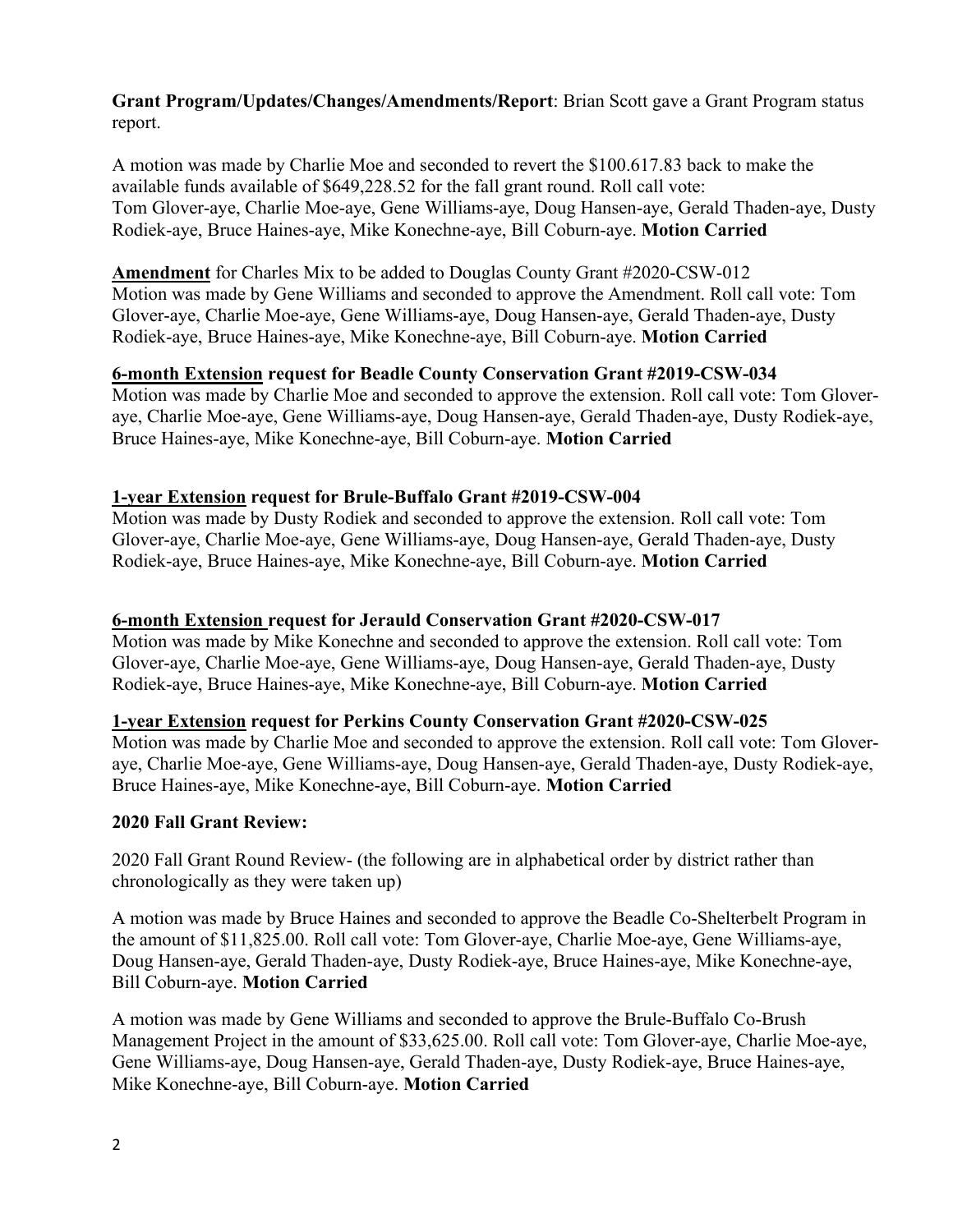A motion was made by Dusty Rodiek and seconded to approve the Butte Co- Multi- County Ditch to Pipe project in the amount of \$25,000.00 Roll call vote: Tom Glover-aye, Charlie Moe-aye, Gene Williams-aye, Doug Hansen-aye, Gerald Thaden-aye, Dusty Rodiek-aye, Bruce Haines-aye, Mike Konechne-aye, Bill Coburn-aye. **Motion Carried**

A motion was made by Charlie Moe and seconded to approve the Butte Co-SD Envirothon in the amount of \$62,000.00 Roll call vote: Tom Glover-aye, Charlie Moe-aye, Gene Williams-aye, Doug Hansen-aye, Gerald Thaden-aye, Dusty Rodiek-aye, Bruce Haines-aye, Mike Konechne-aye, Bill Coburn-aye. **Motion Carried**

A motion was made by Bruce Haines and seconded to approve the Charles Mix CO- Brush Management Project in the amount of \$11,250.00. Roll call vote: Tom Glover-abstained, Charlie Moeaye, Gene Williams-aye, Doug Hansen-aye, Gerald Thaden-aye, Dusty Rodiek-aye, Bruce Haines-aye, Mike Konechne-aye, Bill Coburn-aye. **Motion Carried**

A motion was made by Gene Williams and seconded to approve the Charles Mix CO-Shelterbelt Cost Share project in the amount of \$23,000. Roll call vote: Tom Glover-aye, Charlie Moe-aye, Gene Williams-aye, Doug Hansen-aye, Gerald Thaden-aye, Dusty Rodiek-aye, Bruce Haines-aye, Mike Konechne-aye, Bill Coburn-aye. **Motion Carried**

A motion was made Gerald Thaden and seconded to approve the Clark Co-Shelterbelt-in the amount of \$17,511.64. Roll call vote: Tom Glover-aye, Charlie Moe-aye, Gene Williams-aye, Doug Hansenaye, Gerald Thaden-aye, Dusty Rodiek-aye, Bruce Haines-aye, Mike Konechne-aye, Bill Coburn-aye. **Motion Carried**

A motion was made by Charlie Moe and seconded to approve the Davison Co-Awareness & Outreach Project in the amount of \$2,000.00. Roll call vote: Tom Glover-aye, Charlie Moe-aye, Gene Williamsaye, Doug Hansen-aye, Gerald Thaden-aye, Dusty Rodiek-aye, Bruce Haines-abstain, Mike Konechne-aye, Bill Coburn-aye. **Motion Carried**

A motion was made by Mike Konechne and seconded to approve the Davison Co-DCD Tree Planting in the amount of \$12,000.00. Roll call vote: Tom Glover-aye, Charlie Moe-aye, Gene Williams-aye, Doug Hansen-aye, Gerald Thaden-aye, Dusty Rodiek-aye, Bruce Haines-abstain, Mike Konechne-aye, Bill Coburn-aye. **Motion Carried**

A motion was made by Mike Konechne and seconded to approve the Edmunds CO- Conservation Education project in the amount of \$750.00. Roll call vote: Tom Glover-aye, Charlie Moe-aye, Gene Williams-aye, Doug Hansen-aye, Gerald Thaden-aye, Dusty Rodiek-aye, Bruce Haines-aye, Mike Konechne-aye, Bill Coburn-aye. **Motion Carried**

A motion was made by Gene Williams and seconded to approve the Hamlin CO-2021 Tree Projects in the amount of \$10,325.00. Roll call vote: Tom Glover-aye, Charlie Moe-aye, Gene Williams-aye, Doug Hansen-aye, Gerald Thaden-aye, Dusty Rodiek-aye, Bruce Haines-aye, Mike Konechne-aye, Bill Coburn-aye. **Motion Carried**

A motion was made by Charlie Moe and seconded to approve the Hamlin CO-SDACDE Outreach 2021 project in the amount of \$6,200.00. Roll call vote: Tom Glover-aye, Charlie Moe-aye, Gene Williams-aye, Doug Hansen-aye, Gerald Thaden-aye, Dusty Rodiek-aye, Bruce Haines-aye, Mike Konechne-aye, Bill Coburn-aye. **Motion Carried**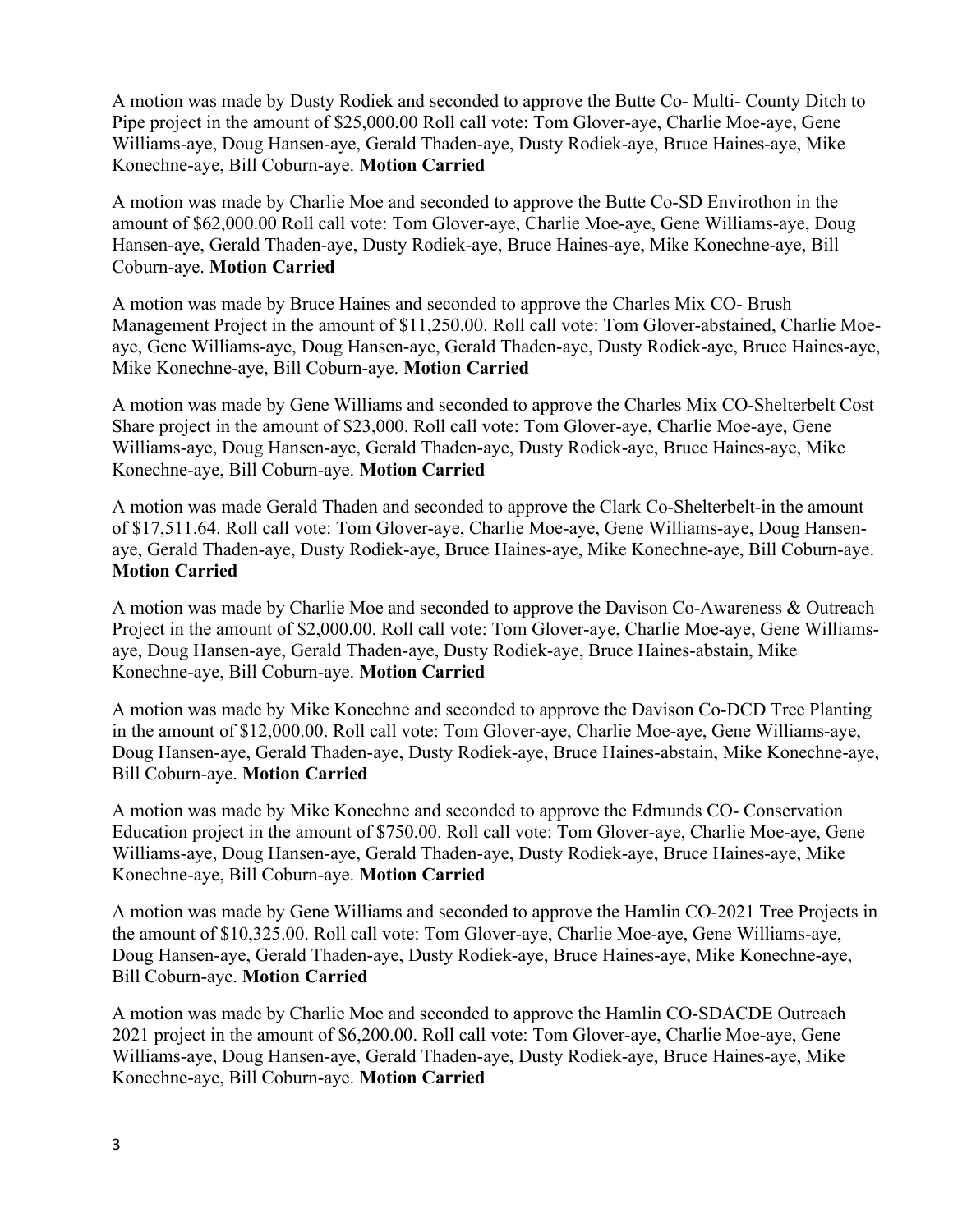A motion was made by Dusty Rodiek and seconded to approve the Jackson CO -Shelterbelt Establishment in the amount of \$833.00. Roll call vote: Tom Glover-aye, Charlie Moe-aye, Gene Williams-abstain, Doug Hansen-aye, Gerald Thaden-aye, Dusty Rodiek-aye, Bruce Haines-aye, Mike Konechne-aye, Bill Coburn-aye. **Motion Carried**

A motion was made by Gene Williams and seconded to approve the Kingsbury CO-COED Conservation Education project in the amount of \$4,250.00. Roll call vote: Tom Glover-aye, Charlie Moe-aye, Gene Williams-aye, Doug Hansen-aye, Gerald Thaden-aye, Dusty Rodiek-aye, Bruce Haines-aye, Mike Konechne-aye, Bill Coburn-aye. **Motion Carried**

A motion was made by Gene Williams and seconded to approve the Kingsbury CO-Conservation Practice Grant in the amount of \$26,000.00 Roll call vote: Tom Glover-aye, Charlie Moe-aye, Gene Williams-aye, Doug Hansen-aye, Gerald Thaden-aye, Dusty Rodiek-aye, Bruce Haines-aye, Mike Konechne-aye, Bill Coburn-aye. **Motion Carried**

A motion was made by Bill Coburn seconded to approve the Lawrence CO-Thinning for Forest Health in the amount of \$34,000.00. Roll call vote: Tom Glover-aye, Charlie Moe-aye, Gene Williams-aye, Doug Hansen-aye, Gerald Thaden-aye, Dusty Rodiek-aye, Bruce Haines-aye, Mike Konechne-aye, Bill Coburn-abstain. **Motion Carried**

A motion was made by Gene Williams seconded to approve the Mellette CO-2021 Multi-Practice in the amount of \$40,000.00. Roll call vote: Tom Glover-aye, Charlie Moe-abstain, Gene Williams-aye, Doug Hansen-aye, Gerald Thaden-aye, Dusty Rodiek-aye, Bruce Haines-aye, Mike Konechne-aye, Bill Coburn-aye. **Motion Carried**

A motion was made by Gerald Thaden seconded to approve the Mellette CO-2021 MC Tree Grant in the amount of \$18,000.00. Roll call vote: Tom Glover-aye, Charlie Moe-abstain, Gene Williams-aye, Doug Hansen-aye, Gerald Thaden-aye, Dusty Rodiek-aye, Bruce Haines-aye, Mike Konechne-aye, Bill Coburn-aye. **Motion Carried**

A motion was made by Charlie Moe seconded to approve the Miner Co-Conservation Education & Awareness request of \$1,400.00. Roll call vote: Tom Glover-aye, Charlie Moe-aye, Gene Williamsaye, Doug Hansen-aye, Gerald Thaden-aye, Dusty Rodiek-aye, Bruce Haines-aye, Mike Konechneaye, Bill Coburn-aye. **Motion Carried**

A motion was made by Charlie Moe seconded to approve the Perkins CO-NW Area Tree Planting request of \$29,923.22. Roll call vote: Tom Glover-aye, Charlie Moe-aye, Gene Williams-aye, Doug Hansen-aye, Gerald Thaden-aye, Dusty Rodiek-aye, Bruce Haines-aye, Mike Konechne-aye, Bill Coburn-aye. **Motion Carried**

A motion was made by Gene Williams seconded to deny the Todd CO-2021 TC Tree Grant in the amount of \$18,000.00 Roll call vote: Tom Glover-aye, Charlie Moe-abstain, Gene Williams-aye, Doug Hansen-aye, Gerald Thaden-aye, Dusty Rodiek-aye, Bruce Haines-aye, Mike Konechne-abstain, Bill Coburn-aye. **Motion Carried.** The reason for the denial, is not to set a precedent for doubling applications for 1 district.

A motion was made by Mike Konechne seconded to approve the Todd CO-2021 Cover Crop Grant in the amount of \$15,000.00. Roll call vote: Tom Glover-aye, Charlie Moe-abstain, Gene Williams-aye, Doug Hansen-aye, Gerald Thaden-aye, Dusty Rodiek-aye, Bruce Haines-aye, Mike Konechne-aye, Bill Coburn-aye. **Motion Carried.**